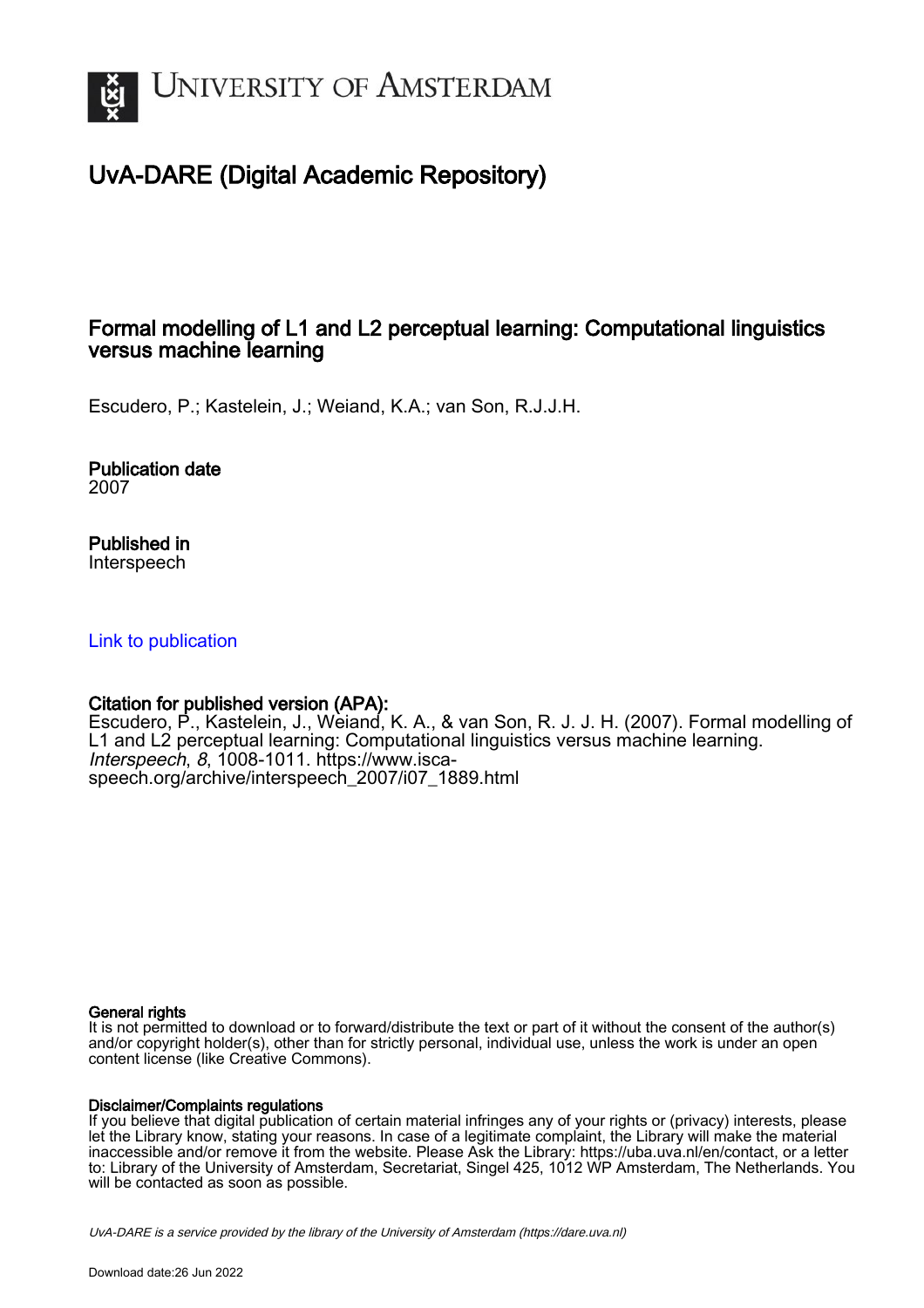## **Formal modelling of L1 and L2 perceptual learning: Computational linguistics versus machine learning**

*Paola Escudero* 1\*, *Jelle Kastelein* <sup>2</sup> , *Klara Weiand* <sup>2</sup> , *R.J.J.H. van Son* <sup>1</sup>

<sup>1</sup> Institute of Phonetic Sciences, University of Amsterdam, The Netherlands  $2^{2}$  Department of Mathematics and Informatics, University of Amsterdam, The Netherlands

escudero@uva.nl

## **Abstract**<sup>∗</sup>

In this paper, we evaluate the adequacy of two widely used machine learning algorithms and a computational linguistic proposal to model L2 perceptual development. The three proposals are, in order, Nearest Neighbor, Naive Bayesian and Stochastic OT and the Gradual Learning Algorithm. We compared the three models' outputs to those of Spanish learners of Dutch who were asked to categorize synthetic stimuli as one of the 12 Dutch vowels. The empirical results of the human learners show that L2 learners differ significantly from native listeners, but also that their perceptual spaces tend to become more native-like with L2 proficiency. The results of the simulations show that all three algorithms are able to model listeners' data to a certain extent but that Stochastic OT and the Gradual Learning Algorithm, i.e. the linguistic model, best reproduces L1 and L2 data.

#### **1. Introduction**

Anecdotal and empirical evidence shows that learning to perceive the sounds of a second language (L2) is a difficult task. Models such as the Speech Learning Model [1] and the Perceptual Assimilation Model [2] are among the most cited frameworks for explaining L2 perceptual development. However, they do not consider a formal/computational implementation of their proposals, which makes their predictions difficult to test and validate. Recently, a computational, formal linguistic framework, namely Stochastic OT [3] and the Gradual Learning Algorithm [4], has been applied to L2 perceptual learning [5, 6].

 In an attempt to bridge the gap between two disciplines that deal with language learning, viz. linguistics and artificial intelligence, we compare the explanatory power of this linguistic formal model with two widely used learning algorithms within machine learning, namely Nearest Neighbor [7] and Naive Bayesian [8]. We chose these algorithms because they represent different paradigms with regard to the level of abstraction assumed in perceptual categorization, ranging from merely saving the data without any form of abstraction to storing only very abstract representations. Below, we first present empirical data from Dutch natives and L2 learners of Dutch and then the results of our simulations for each of the three different models.

## **2. Native and L2 perception data**

#### **2.1. Methodology**

*Listeners:* We tested 22 Dutch native listeners (11 males, 11 females) and 23 Peninsular Spanish speakers (10 males, 13 females) living in the Netherlands. Fourteen of the learners had beginning Dutch proficiency and nine advanced proficiency, as determined by a general comprehension test part of Dialang (www.dialang.org), which is a language assessment system based on the Council of Europe's Common European Framework of reference for language learning. The beginning learners had spent an average of 4 months in the Netherlands, while the advanced an average of 3 years.

*Stimuli & procedure:* The listeners heard 113 synthesized vowels with 14 F1 values and 10 F2 values. Along the F1 dimension, the values of the stimuli ranged from 240 to 900 Hz, while along the F2 dimension, they ranged from 580 to 2700 Hz. The 14 F1 and 10 F2 values were equally distant along a mel scale. The tokens used for this paper had the same vowel duration, i.e., 200 ms.

 Listeners were asked to classify each of the tokens as one of the 12 Dutch vowel monophthongs, namely  $\lambda$ i, I, y, u, y, e,  $\varepsilon$ ,  $\varnothing$ ,  $\varnothing$ ,  $\varnothing$ ,  $\varnothing$ ,  $\varnothing$ ,  $\varnothing$ ,  $\varnothing$ ,  $\varnothing$ ,  $\varnothing$ ,  $\varnothing$ ,  $\varnothing$ ,  $\varnothing$ ,  $\varnothing$ ,  $\varnothing$ ,  $\varnothing$ ,  $\varnothing$ ,  $\varnothing$ ,  $\varnothing$ ,  $\varnothing$ ,  $\varnothing$ ,  $\varnothing$ ,  $\varnothing$ ,  $\varnothing$ ,  $\varnothing$ ,  $\varnothing$ ,  $\varnothing$ ,  $\varnothing$ ,  $\var$ the orthographic representations of these Dutch vowels, namely  $\leq i$ e,  $i$ , uu, oe, u, ee, e, eu, oo, o, a, aa $>$  respectively, which were presented on a computer screen. The experiment was conducted using a Praat [8] experiment file which automatically recorded the listeners' mouse clicks on the vowel responses. On average, listeners took 25 minutes to complete the task.

#### **2.2. Analysis**

We used F1 and F2 values of the stimuli in Hz to analyze the listeners' perceptual vowel spaces. A representation of each vowel was constructed (and plotted) as an ellipsoid region in the vowel space, where mean F1 and F2 values for a vowel defined the centroid of the ellipse, and the tilt and size of the ellipse were determined by the Eigenspace of the vowelspecific covariance matrix.

 Once the centre and extents of the perceptual ellipses were established, we computed the Normalized Midpoint Distance (NMD) between pairs of ellipses, which is a measure that serves to quantify the distance between any two vowels in the vowel space. The NMD is determined by taking the Euclidean distance in Hz space between the centroids of a pair of vowels, given by the formula shown below, where *xi*  and *yi* are the coordinates of the centroid *µi* of vowel *i*.

$$
D_{\mu_1,\mu_2} = \sqrt{(x_2 - x_1)^2 + (y_2 - y_1)^2}
$$

 ∗ The first three authors' names are in alphabetical order. Kastelein and Weiand conducted the simulations and Escudero contributed with the empirical data, guidance for simulations, overview of the research, and writing of articles. All four authors contributed to the development of the mathematical analysis, while Van Son and Escudero conducted the statistical analysis.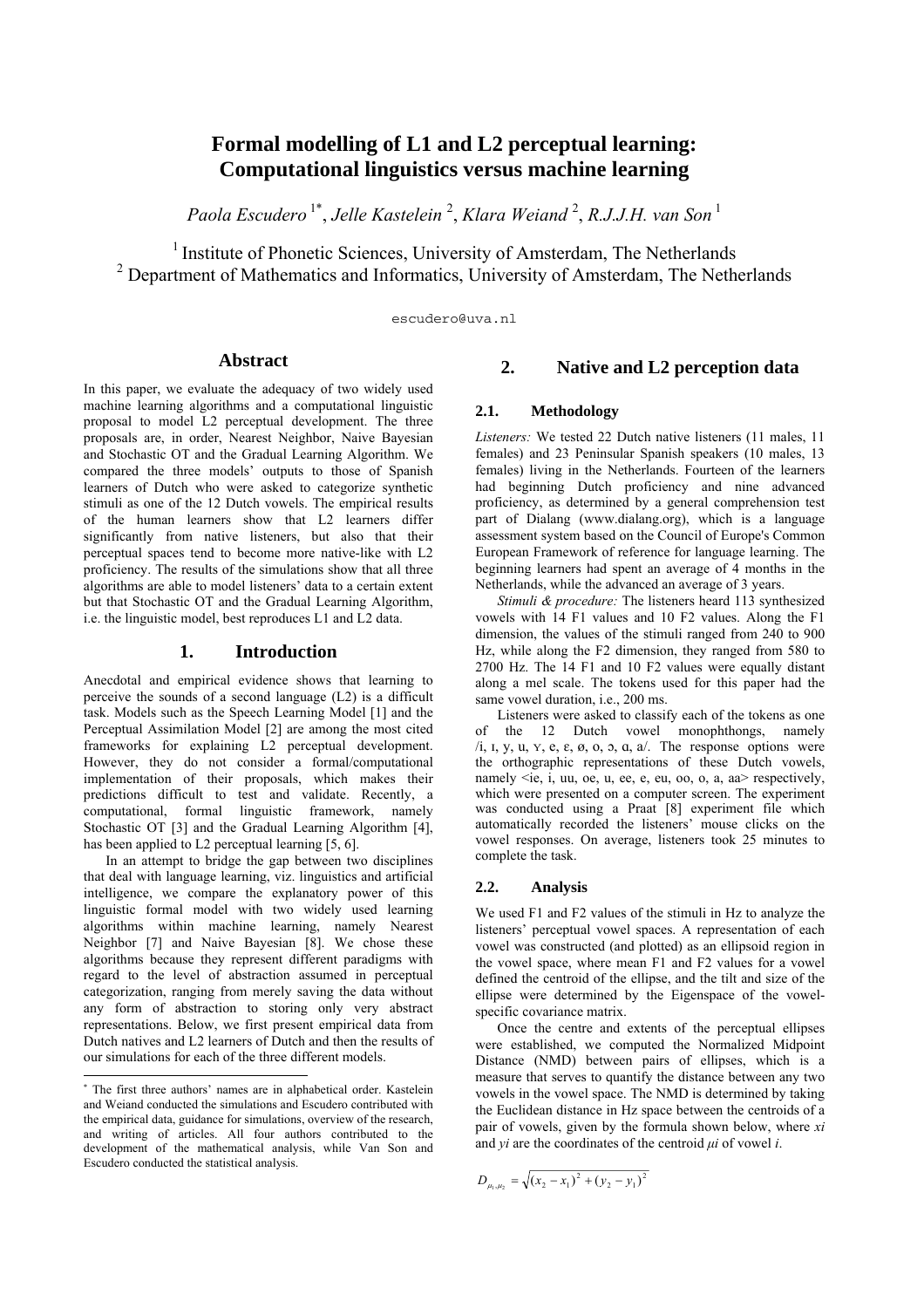This distance is then normalized by the average of the distances between the centroid and the edge of the ellipse along the line connecting the two centroids. The radius along a line at angle  $\theta$ , i.e., the distance between an ellipse's centroid and its edge along the line connecting the two centroids, was calculated with the formula below, where *a* and *b* are the lengths of the major and minor axes and *Φ* is the rotation of the ellipse.

$$
r_i = \frac{1}{\sqrt{\left(\frac{\cos(\theta - \phi_i)}{a_i}\right)^2 + \left(\frac{\sin(\theta - \phi_i)}{b_i}\right)^2}}
$$

Given the total distance between the centroids and the radii of the ellipses along the line connecting them, the NMD can then be calculated by the formula below, where  $v_1$  and  $v_2$  are vowel 1 and vowel 2 respectively.

$$
NMD_{v_1, v_2} = \frac{\sqrt{2D_{\mu_1, \mu_2}}}{\sqrt{r_1^2 + r_2^2}}
$$

Thus, the size of a vowel space in terms of non-overlapping vowel areas can now be expressed as the difference between pairs of NMD values. An average minimal distance is defined by first selecting a central vowel as the vowel with the smallest summed squared distances with all the other vowels, which in this case gives 11 pairwise differences per listener group. Thus, the root mean squared distance, i.e., the root of the average squared distance between this vowel and all the other vowels, was used to measure how well the vowels in a certain perceptual vowel space are separated. That is, with this computation, the amount of vowel overlap on a perceptual space can be computed.

#### **2.3. Results**

This section shows the perceptual categorization of the 12 Dutch vowels by the native Dutch listeners and the L2 learners. For purposes of clear visualization, only the resulting ellipses for the three corner vowels are plotted together with the middle vowel. However, for the statistical analysis presented below, the categorizations for all 12 vowels were considered. The middle vowel needed to be the same for all groups and we chose  $/\alpha$ . because its summed-squared distance was the lowest for the learners, and the second lowest by a small margin for the natives. Figures 1 and 2 show the vowel ellipses of the natives and beginning L2 learners, respectively.



Figure 1: *Native Dutch listeners' categorization. Linear average (across 11) pairwise NMD difference = 246.29. x axis: F1 in Hertz, y axis: F2 in Hertz.* 



Figure 2: *Begnning L2 listeners' categorization. Linear average pairwise NMD difference =* 74.08

As we can see, the vowel space of the natives is much larger than that of beginning learners. This large perceptual space difference is confirmed by a Wilcoxon Matched Pairs Signed Ranks test on the 11 distances computed separately for the two groups (W+ = 61, W-= 5,  $p \le 0.00977$ ). The question now is whether L2 learners ever approximate a perceptual space similar to that of native listeners. Figure 3 shows the ellipses for the same vowels for the 7 advanced learners of Dutch.



Figure 3: *Advanced L2 listeners' categorization. Linear average pairwise NMD difference = 142.67.* 

A visual comparison between Figures 1 and 3 suggests that the advanced L2 learners have a perceptual space which approximates the native vowel space better than that of the beginning learners. We used the same statistical test as above to compare the 11 pairwise differences of the Dutch natives and the advanced learners. The test did not reach significance (W+ = 55, W- = 11,  $p \le 0.0537$ ). In contrast, a comparison of the 11 pair wise differences of the advanced learners with those of the beginning learners shows that they are significantly different (W+= 58, W- = 8, p  $\leq$  0.0244). These two tests together can be taken to mean that the advanced learners' perceptual space is at least different from that of the beginning learners.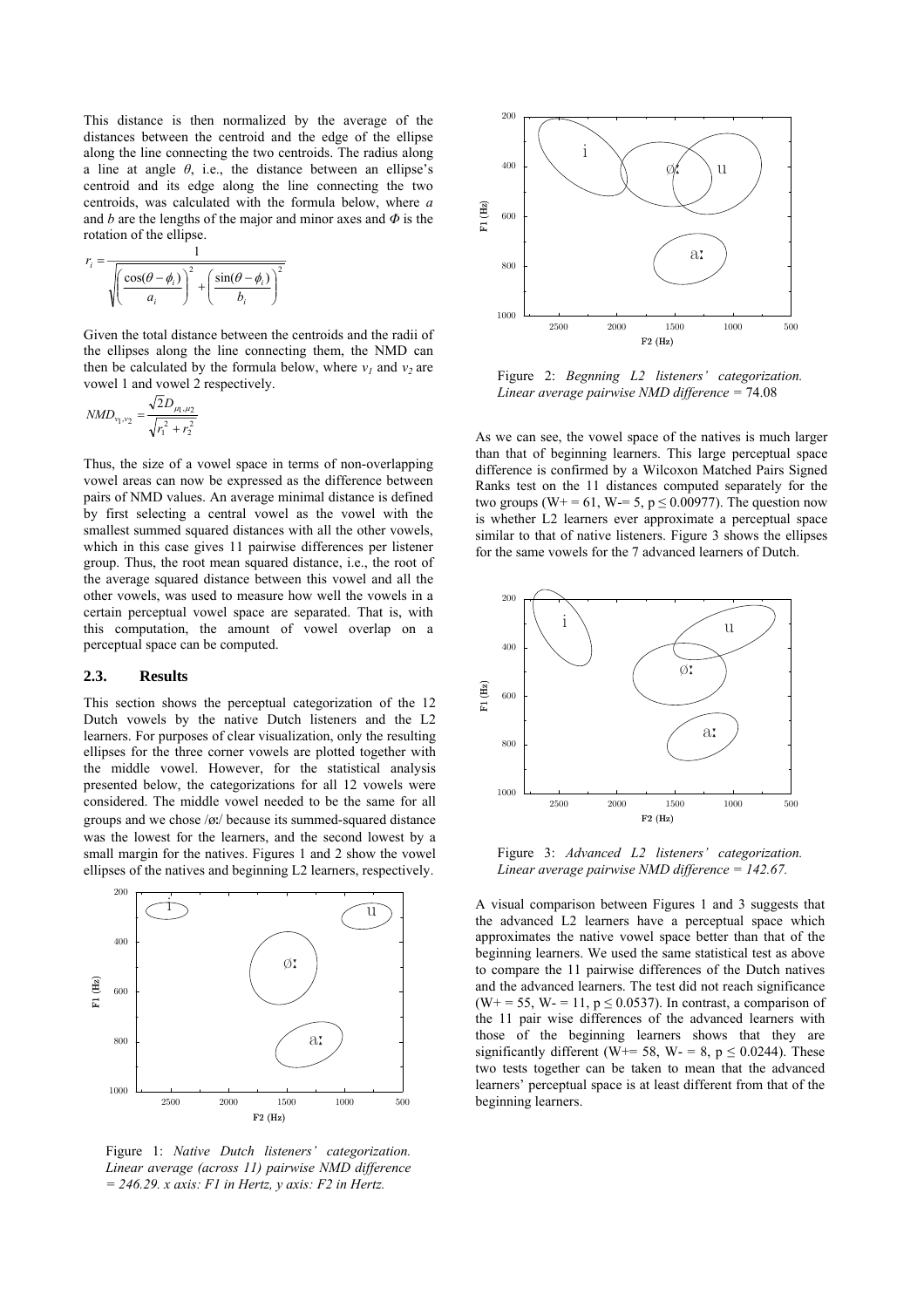## **3. Modelling**

#### **3.1. The three models**

The Nearest Neighbor (kNN) algorithm is a so-called lazy learner, meaning that it does not require complicated learning procedures, but rather performs the necessary calculations at the time of classification of new instances. For the algorithm to work, each instance must be expressible as occupying a location in a high-dimensional Euclidean space. Learning simply occurs through storing each example with its corresponding label, which results in a space populated by all instances stored up until the current point in time. To classify a new instance, the algorithm calculates the Euclidean distance to each example in the instance space and looks at the closest neighboring point. The label of this point is assigned to the new instance. Several different labels may be stored at a single point. In such a case, one label is probabilistically chosen on the basis of the resulting pointspecific vowel frequency distribution.

 The Naive Bayes (NB) classifier is a traditional statistical classification algorithm which relies on Bayes' well known formula for calculating conditional probabilities:

$$
p(a | b) = \frac{p(a)p(b | a)}{p(b)}
$$

During training, the classifier attempts to maximize the likelihood of the training data by using the relative frequency estimation over attribute values, under an assumption of conditional independence between variables. This gives the conditional probability of individual attribute values,  $a_1, ..., a_n$ given a class,  $c_i$ ,  $P(a_i|c_i)$ . In the vowel perception case of the present study,, each vowel constitutes a single class and the classifier builds the model by estimating the relative frequency of attribute-value occurrences for the class given in the training data. When trying to classify an incomming stimulus, , the resulting frequency distribution model is used to calculate the probability of observing each of the candidate vowels, given the stimulus. Then, a class label is chosen from this set on the basis of this probability distribution.

The Gradual Learning Algorithm (GLA) is an errordriven learning algorithm used in combination with Stochastic Optimality Theory (SOT) [3], which is a linguistic theory originally used in phonology but also in other areas of linguistics. Within this theory, the *optimal candidate* for classification is selected from a set of generated candidates by means of a hierarchy of soft constraints. SOT differs from traditional OT [9] in that constraint rankings are not discrete and ordinal but rather arranged on a continuous scale, which means that the distance between constraints can be learned from training data. The GLA takes a set of constraints and input-output pairs augmented with frequency information and subsequently adjusts the ranking values of the constraints so that the number of errors, i.e., cases where the optimal candidate for an input does not match the output, is minimized. In addition, the ranking value varies due to a noise component that is added during evaluation, which makes the selection of the optimal candidate nondeterministic.

#### **3.2. Simulations**

For the Dutch native simulation, the three algorithms were trained on 100% of the data from the 22 native Dutch listeners shown above. Figure 4 shows the resulting ellipses plots for each model. In the caption, we see the linear average pairwise NMD difference which each model yields between parentheses. The results of the same statistical test show that the simulated Dutch NB vowel space is significantly larger than that of the other two models (KNN:  $W_1 = 66$ , W<sub>7</sub> = 0, p ≤ 0.00098; SOT-GLA: W+ <= 66, W= 0, p ≤ 0.00098). In addition, the vowel space of simulated Dutch SOT-GLA is significantly larger than that of simulated Dutch KNN ( $W^+$  = 61, W-= 5,  $p \le 0.0098$ ). As for the human data, the Dutch NB vowel space is significantly larger than that of the Dutch human listeners (W+ = 66, W-= 0, p  $\leq$  0.00098), while the Dutch humans were found not to differ significantly from either the KNN or SOT simulated Dutch (in both cases:  $W_+$  = 50, W -= 16,  $p \le 0.148$ ). This seems to suggest that both the KNN and the SOT-GLA simulations yield vowel spaces that compare well with the Dutch human data.



Figure 4: *Simulated Dutch listeners. KNN = solid (211.80), NB = dashed (462.61), SOT-GLA = dotted (260.15).* 

The simulations of the L2 learners started as simulated native speakers of Spanish because we assume that the initial state of L2 acquisition is a *copy* of the L1 categorization strategies [6]. Thus, the models were first trained on data from monolingual Spanish listeners classifying the same tokens as the Dutch natives and L2 learners but choosing from the five Spanish vowels, /i, e, a, o, u/. Thus, the classifications in the Spanish models were mapped onto the Dutch vowel inventory using a probabilistic transformation. This mapping scheme was manually constructed on the basis of observed correspondences between the Spanish vowel space of the monolingual native speakers on the one hand, and the Dutch vowel space of the beginning learners on the other, and subsequently refined. Figure 5 shows the beginning L2 results for the three models (Average pair wise NMD differences in the caption).

 When simulating beginning L2 learners, the NB model yields a significantly different perceptual space from those of both the KNN (W+ = 65, W- = 1,  $p \le 0.002$ ) and the SOT (W+ = 58, W-= 8,  $p \le 0.024$ ) models. In addition, the latter two models produce significantly different vowel spaces (W+  $= 58$ , W $= 8$ , p  $\leq 0.024$ ). As for the human L2 beginners, none of the models yields vowel spaces which are significantly different from the beginners' vowel space (NB:  $W_+ = 43$ ,  $W_+ = 23$ ,  $N = 11$ ,  $p \le 0.4131$ ;  $SOT: W_+ = 37$ ,  $W_ = 29$ , N = 11, p  $\leq$  0.7646; KNN W+ = 27, W- = 39, N = 11, p  $\leq$  0.6377), which seems to suggest that all three models succeed in modelling human beginning L2 learners.